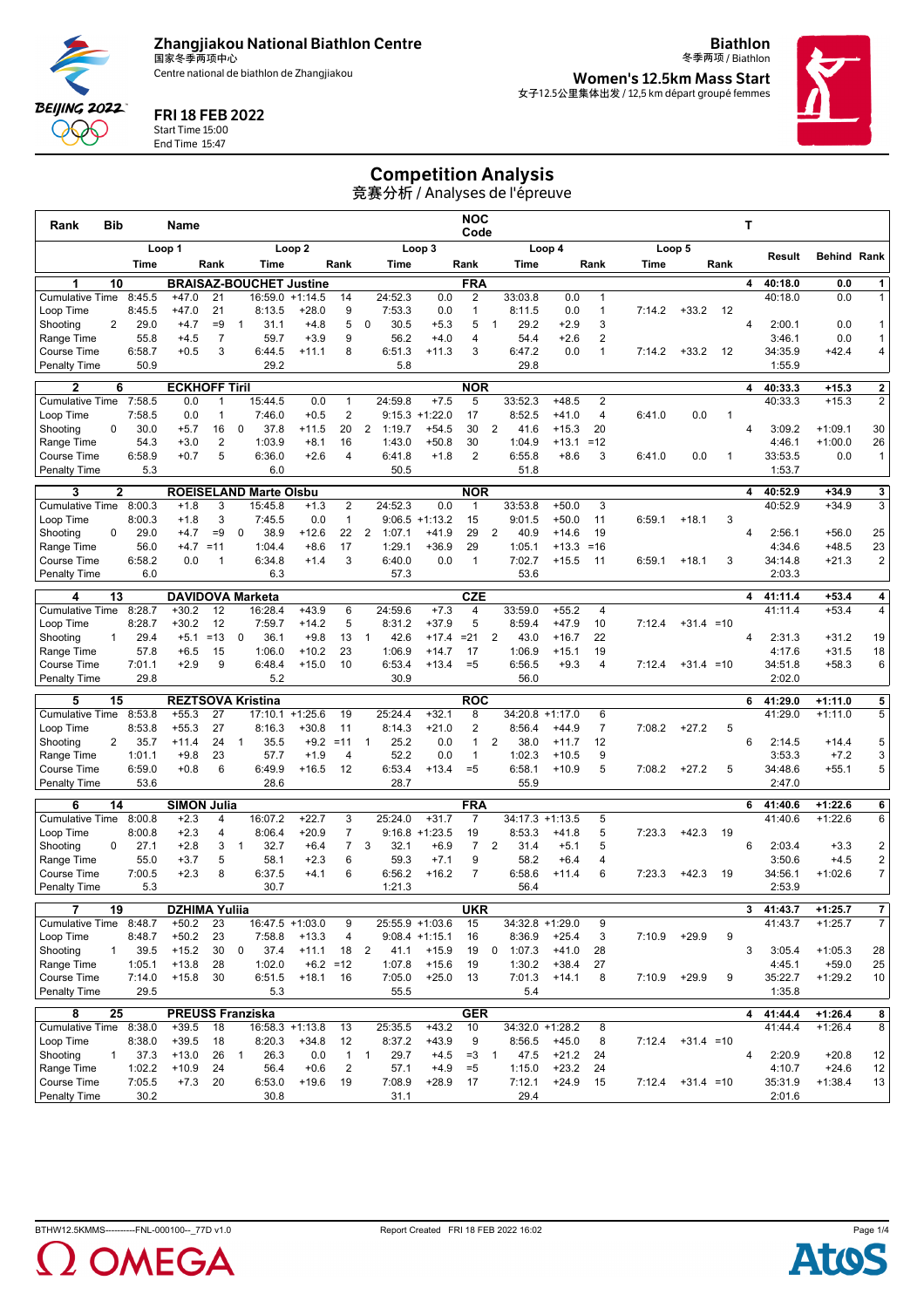**Zhangjiakou National Biathlon Centre** 国家冬季两项中心

Centre national de biathlon de Zhangjiakou

冬季两项 / Biathlon **Women's 12.5km Mass Start** 女子12.5公里集体出发 / 12,5 km départ groupé femmes

**Biathlon**



### FRI 18 FEB 2022

End Time 15:47

**BEIJING 2022** POO

# Start Time 15:00

Competition Analysis

|                                    |                 |                |                                 |                |                |                                      |                    |                            |                |                |                             |                         |                         | 竞赛分析 / Analyses de l'épreuve |                              |                |        |            |                         |   |                    |                        |                      |
|------------------------------------|-----------------|----------------|---------------------------------|----------------|----------------|--------------------------------------|--------------------|----------------------------|----------------|----------------|-----------------------------|-------------------------|-------------------------|------------------------------|------------------------------|----------------|--------|------------|-------------------------|---|--------------------|------------------------|----------------------|
| Rank                               | Bib             |                | Name                            |                |                |                                      |                    |                            |                |                |                             | <b>NOC</b><br>Code      |                         |                              |                              |                |        |            |                         | T |                    |                        |                      |
|                                    |                 |                | Loop 1                          |                |                |                                      | Loop 2             |                            |                |                | Loop 3                      |                         |                         |                              | Loop 4                       |                |        | Loop 5     | Result                  |   |                    | <b>Behind Rank</b>     |                      |
|                                    |                 | Time           |                                 | Rank           |                | Time                                 |                    | Rank                       |                | Time           |                             | Rank                    |                         | Time                         |                              | Rank           | Time   |            | Rank                    |   |                    |                        |                      |
| 9<br><b>Cumulative Time</b>        | 4               | 8:35.3         | <b>OEBERG Elvira</b><br>$+36.8$ | 17             |                | 16:35.1                              | $+50.6$            | $\overline{7}$             |                | 24:57.6        | $+5.3$                      | <b>SWE</b><br>3         |                         |                              | 34:29.0 +1:25.2              | $\overline{7}$ |        |            |                         | 4 | 41:55.7<br>41:55.7 | $+1:37.7$<br>$+1:37.7$ | 9<br>9               |
| Loop Time                          |                 | 8:35.3         | $+36.8$                         | 17             |                | 7:59.8                               | $+14.3$            | 6                          |                | 8:22.5         | $+29.2$                     | 3                       |                         |                              | $9:31.4 +1:19.9$             | 22             | 7:26.7 | $+45.7$    | 20                      |   |                    |                        |                      |
| Shooting                           | $\mathbf{1}$    | 33.4           | $+9.1$                          | $= 21$         | 0              | 31.0                                 | $+4.7$             | 4                          | 0              | 33.5           | $+8.3$                      | 9                       | 3                       | 39.3                         | $+13.0$                      | 15             |        |            |                         | 4 | 2:17.2             | $+17.1$                | $\overline{7}$       |
| Range Time                         |                 | 1:00.8         | $+9.5$                          | $= 21$         |                | 59.9                                 | $+4.1$             | 10                         |                | 1:00.9         | $+8.7$                      | 10                      |                         | 1:05.0                       | $+13.2$                      | 15             |        |            |                         |   | 4:06.6             | $+20.5$                | 10                   |
| Course Time<br><b>Penalty Time</b> |                 | 7:02.4<br>32.1 | $+4.2$                          | 14             |                | 6:54.4<br>5.5                        | $+21.0$            | 21                         |                | 7:15.8<br>5.8  | $+35.8$                     | 22                      |                         | 6:59.1<br>1:27.3             | $+11.9$                      | $\overline{7}$ | 7:26.7 | $+45.7$    | 20                      |   | 35:38.4<br>2:10.7  | $+1:44.9$              | 17                   |
|                                    |                 |                |                                 |                |                |                                      |                    |                            |                |                |                             |                         |                         |                              |                              |                |        |            |                         |   |                    |                        |                      |
| 10<br><b>Cumulative Time</b>       | 11              | 8:48.1         | <b>SOLA Hanna</b><br>$+49.6$    | 22             |                | 17:13.4                              | $+1:28.9$          | 20                         |                | 25:36.6        | $+44.3$                     | <b>BLR</b><br>12        |                         |                              | 34:53.2 +1:49.4              | 11             |        |            |                         | 8 | 41:57.2<br>41:57.2 | $+1:39.2$<br>$+1:39.2$ | 10<br>10             |
| Loop Time                          |                 | 8:48.1         | $+49.6$                         | 22             |                | 8:25.3                               | $+39.8$            | 14                         |                | 8:23.2         | $+29.9$                     | $\overline{4}$          |                         |                              | $9:16.6 + 1:05.1$            | 18             | 7:04.0 | $+23.0$    | 4                       |   |                    |                        |                      |
| Shooting                           | 2               | 30.6           | $+6.3$                          | 17             | $\overline{2}$ | 28.0                                 | $+1.7$             | 3                          | $\mathbf{1}$   | 32.6           | $+7.4$                      | 8                       | 3                       | 39.2                         | $+12.9$                      | 14             |        |            |                         | 8 | 2:10.5             | $+10.4$                | 3                    |
| Range Time                         |                 | 57.9           | $+6.6$                          | 16             |                | 55.8                                 | 0.0                | $\mathbf{1}$               |                | 58.6           | $+6.4$                      | 7                       |                         | 1:04.9                       | $+13.1$                      | $=12$          |        |            |                         |   | 3:57.2             | $+11.1$                | 4                    |
| Course Time                        |                 | 6:58.8         | $+0.6$                          | 4              |                | 6:36.1                               | $+2.7$             | 5                          |                | 6:53.2         | $+13.2$                     | $\overline{4}$          |                         | 6:49.8                       | $+2.6$                       | 2              | 7:04.0 | $+23.0$    | 4                       |   | 34:21.9            | $+28.4$                | 3                    |
| <b>Penalty Time</b>                |                 | 51.3           |                                 |                |                | 53.3                                 |                    |                            |                | 31.3           |                             |                         |                         | 1:21.8                       |                              |                |        |            |                         |   | 3:38.0             |                        |                      |
| 11                                 | 8               |                |                                 |                |                | <b>HAUSER Lisa Theresa</b>           |                    |                            |                |                |                             | <b>AUT</b>              |                         |                              |                              |                |        |            |                         | 4 | 42:07.6            | $+1:49.6$              | 11                   |
| <b>Cumulative Time</b>             |                 | 8:04.8         | $+6.3$                          | 7              |                |                                      | $16:53.5 + 1:09.0$ | 11                         |                | 25:27.9        | $+35.6$                     | 9                       |                         |                              | 34:45.4 +1:41.6              | 10             |        |            |                         |   | 42:07.6            | $+1:49.6$              | 11                   |
| Loop Time                          |                 | 8:04.8         | $+6.3$                          | 7              |                |                                      | $8:48.7 +1:03.2$   | 19                         |                | 8:34.4         | $+41.1$                     | 6                       |                         |                              | $9:17.5 + 1:06.0$            | 19             | 7:22.2 | $+41.2$    | 18                      |   |                    |                        |                      |
| Shooting                           | 0               | 28.5           | $+4.2$                          | $\overline{7}$ | $\overline{1}$ | 36.7                                 | $+10.4$            | $=15$                      | $\mathbf{1}$   | 26.7           | $+1.5$                      | 2                       | $\overline{2}$          | 38.9                         | $+12.6$                      | 13             |        |            |                         | 4 | 2:10.9             | $+10.8$                | 4                    |
| Range Time<br>Course Time          |                 | 55.9<br>7:03.4 | $+4.6$<br>$+5.2$                | $= 8$<br>15    |                | 1:05.4<br>7:13.8                     | $+9.6$<br>$+40.4$  | 22<br>29                   |                | 52.3<br>7:11.9 | $+0.1$<br>$+31.9$           | 2<br>20                 |                         | 1:06.5<br>7:14.4             | $+14.7$<br>$+27.2$           | 18<br>16       | 7:22.2 | $+41.2$    | 18                      |   | 4:00.1<br>36:05.7  | $+14.0$<br>$+2:12.2$   | $\overline{7}$<br>23 |
| <b>Penalty Time</b>                |                 | 5.5            |                                 |                |                | 29.5                                 |                    |                            |                | 30.2           |                             |                         |                         | 56.6                         |                              |                |        |            |                         |   | 2:01.9             |                        |                      |
|                                    |                 |                |                                 |                |                |                                      |                    |                            |                |                |                             |                         |                         |                              |                              |                |        |            |                         |   |                    |                        |                      |
| 12<br><b>Cumulative Time</b>       | 7               | 8:30.8         | $+32.3$                         | 14             |                | <b>ALIMBEKAVA Dzinara</b><br>16:51.4 | $+1:06.9$          | 10                         |                | 25:53.3        | $+1:01.0$                   | <b>BLR</b><br>14        |                         |                              | $34:57.3 +1:53.5$            | 13             |        |            |                         | 6 | 42:19.2<br>42:19.2 | $+2:01.2$<br>$+2:01.2$ | 12<br>12             |
| Loop Time                          |                 | 8:30.8         | $+32.3$                         | 14             |                | 8:20.6                               | +35.1              | 13                         |                |                | $9:01.9 +1:08.6$            | 12                      |                         | 9:04.0                       | $+52.5$                      | 12             | 7:21.9 | $+40.9$    | 17                      |   |                    |                        |                      |
| Shooting                           | $\mathbf{1}$    | 29.3           | $+5.0$                          | 12             | $\overline{1}$ | 33.0                                 | $+6.7$             | 8                          | $\overline{2}$ | 37.3           | $+12.1$                     | $=12$                   | $\overline{2}$          | 40.7                         | $+14.4$                      | 18             |        |            |                         | 6 | 2:20.4             | $+20.3$                | 10                   |
| Range Time                         |                 | 56.0           | $+4.7$                          | $=11$          |                | 1:00.7                               | $+4.9$             | 11                         |                | 1:05.7         | $+13.5$                     | 15                      |                         | 1:05.1                       | $+13.3$                      | $= 16$         |        |            |                         |   | 4:07.5             | $+21.4$                | 11                   |
| <b>Course Time</b>                 |                 | 7:05.9         | $+7.7$                          | 21             |                | 6:50.9                               | $+17.5$            | 15                         |                | 7:01.6         | $+21.6$                     | 9                       |                         | 7:02.5                       | $+15.3$                      | 10             | 7:21.9 | $+40.9$    | 17                      |   | 35:22.8            | $+1:29.3$              | 11                   |
| <b>Penalty Time</b>                |                 | 28.8           |                                 |                |                | 29.0                                 |                    |                            |                | 54.6           |                             |                         |                         | 56.3                         |                              |                |        |            |                         |   | 2:48.9             |                        |                      |
| 13                                 | 1               |                | <b>HERRMANN Denise</b>          |                |                |                                      |                    |                            |                |                |                             | <b>GER</b>              |                         |                              |                              |                |        |            |                         |   | 542:27.1           | $+2:09.1$              | 13                   |
| <b>Cumulative Time</b>             |                 | 8:34.6         | $+36.1$                         | 16             |                | 17:00.3                              | $+1:15.8$          | 16                         |                | 25:36.0        | $+43.7$                     | 11                      |                         | $34:53.9 + 1:50.1$           |                              | 12             |        |            |                         |   | 42:27.1            | $+2:09.1$              | 13                   |
| Loop Time                          |                 | 8:34.6         | $+36.1$                         | 16             |                | 8:25.7                               | $+40.2$            | 15                         |                | 8:35.7         | +42.4                       | $\overline{7}$          |                         |                              | $9:17.9 + 1:06.4$            | 20             | 7:33.2 | $+52.2$    | 23                      |   |                    |                        |                      |
| Shooting                           | 1               | 39.1<br>1:04.0 | $+14.8$<br>$+12.7$              | 29<br>26       | $\mathbf{1}$   | 37.1<br>1:04.9                       | $+10.8$            | 17<br>18                   | $\mathbf{1}$   | 33.8<br>58.7   | $+8.6$<br>$+6.5$            | 10<br>8                 | 2                       | 40.1<br>1:08.9               | $+13.8$                      | 16<br>21       |        |            |                         | 5 | 2:30.2<br>4:16.5   | $+30.1$<br>$+30.4$     | 18<br>17             |
| Range Time<br>Course Time          |                 | 6:58.5         | $+0.3$                          | 2              |                | 6:47.9                               | $+9.1$<br>$+14.5$  | 9                          |                | 7:03.9         | $+23.9$                     | 11                      |                         | 7:10.3                       | $+17.1$<br>$+23.1$           | 13             | 7:33.2 | $+52.2$    | 23                      |   | 35:33.8            | $+1:40.3$              | 15                   |
| <b>Penalty Time</b>                |                 | 32.1           |                                 |                |                | 32.8                                 |                    |                            |                | 33.1           |                             |                         |                         | 58.6                         |                              |                |        |            |                         |   | 2:36.8             |                        |                      |
| 14                                 | 24              |                |                                 |                |                | <b>INNERHOFER Katharina</b>          |                    |                            |                |                |                             | AUT                     |                         |                              |                              |                |        |            |                         | 6 | 42:42.7            | $+2:24.7$              | 14                   |
| <b>Cumulative Time</b>             |                 | 8:31.8         | $+33.3$                         | 15             |                | 16:25.5                              | $+41.0$            | 4                          |                | 25:22.5        | $+30.2$                     | 6                       |                         |                              | $35:12.4 +2:08.6$            | 14             |        |            |                         |   | 42:42.7            | $+2:24.7$              | 14                   |
| Loop Time                          |                 | 8:31.8         | $+33.3$                         | 15             |                | 7:53.7                               | $+8.2$             | 3                          |                | 8:57.0         | $+1:03.7$                   | 11                      |                         |                              | $9:49.9 +1:38.4$             | 23             | 7:30.3 | $+49.3$    | 22                      |   |                    |                        |                      |
| Shooting                           | $\mathbf{1}$    | 29.4           | $+5.1$                          | $=13$          | 0              | 27.8                                 | $+1.5$             | $\overline{2}$             | 2              | 38.3           | $+13.1$                     | 15                      | 3                       | 1:01.7                       | $+35.4$                      | 26             |        |            |                         | 6 | 2:37.3             | $+37.2$                | 20                   |
| Range Time                         |                 | 56.2           | $+4.9$                          | 13             |                | 57.6                                 | $+1.8$             | 3                          |                | 1:03.6         | $+11.4$                     | 12                      |                         | 1:27.1                       | $+35.3$                      | 26             |        |            |                         |   | 4:24.5             | $+38.4$                | 20                   |
| <b>Course Time</b>                 |                 | 7:06.2         | $+8.0$                          | 22             |                | 6:50.7                               | $+17.3$            | 14                         |                | 6:56.9         | $+16.9$                     | 8                       |                         | 7:01.5                       | $+14.3$                      | 9              | 7:30.3 | $+49.3$    | 22                      |   | 35:25.6            | $+1:32.1$              | 12                   |
| <b>Penalty Time</b>                |                 | 29.3           |                                 |                |                | 5.4                                  |                    |                            |                | 56.4           |                             |                         |                         | 1:21.2                       |                              |                |        |            |                         |   | 2:52.5             |                        |                      |
| 15                                 | $\overline{27}$ |                | <b>HINZ Vanessa</b>             |                |                |                                      |                    |                            |                |                |                             | <b>GER</b>              |                         |                              |                              |                |        |            |                         | 4 | 43:12.2            | $+2:54.2$              | 15                   |
| Cumulative Time 8:12.8             |                 |                | $+14.3$                         | 10             |                | 16:27.7                              | $+43.2$            | 5                          |                | 25:47.1        | $+54.8$                     | 13                      |                         |                              | 35:38.2 +2:34.4              | 15             |        |            |                         |   | 43:12.2            | $+2:54.2$              | 15                   |
| Loop Time<br>Shooting              | 0               | 8:12.8<br>28.0 | $+14.3$<br>$+3.7$               | 10<br>6        | $\mathbf 0$    | 8:14.9<br>35.5                       | $+29.4$            | 10<br>$+9.2 = 11$ 2        |                | 42.2           | $9:19.4 +1:26.1$<br>$+17.0$ | 20<br>20                |                         | $2 \quad 1:18.5$             | $9:51.1 + 1:39.6$<br>$+52.2$ | 24<br>30       | 7:34.0 | $+53.0$ 24 |                         | 4 | 3:04.3             | $+1:04.2$              | 27                   |
| Range Time                         |                 | 1:00.1         | $+8.8$                          | 20             |                | 1:05.1                               | $+9.3 = 19$        |                            |                | 1:09.9         | $+17.7$                     | 24                      |                         | 1:41.2                       | $+49.4$                      | 30             |        |            |                         |   | 4:56.3             | $+1:10.2$              | 29                   |
| Course Time                        |                 | 7:07.4         | $+9.2$                          | 24             |                | 7:04.2                               | $+30.8$            | 26                         |                | 7:08.8         | $+28.8$                     | 16                      |                         | 7:09.9                       | $+22.7$                      | 12             | 7:34.0 | $+53.0$    | 24                      |   | 36:04.3            | $+2:10.8$              | 21                   |
| Penalty Time                       |                 | 5.3            |                                 |                |                | 5.5                                  |                    |                            |                | 1:00.6         |                             |                         |                         | 59.9                         |                              |                |        |            |                         |   | 2:11.6             |                        |                      |
| 16                                 | 26              |                | <b>HAECKI Lena</b>              |                |                |                                      |                    |                            |                |                |                             | $\overline{\text{SUI}}$ |                         |                              |                              |                |        |            |                         | 9 | 43:14.2            | $+2:56.2$              | 16                   |
| Cumulative Time 8:03.4             |                 |                | $+4.9$                          | 6              |                |                                      | $16:57.5 +1:13.0$  | 12                         |                |                | 26:20.1 +1:27.8             | 18                      |                         |                              | $36:17.4 + 3:13.6$           | 21             |        |            |                         |   | 43:14.2            | $+2:56.2$              | 16                   |
| Loop Time                          |                 | 8:03.4         | $+4.9$                          | 6              |                |                                      | $8:54.1 + 1:08.6$  | 22                         |                |                | $9:22.6 +1:29.3$            | 21                      |                         |                              | $9:57.3 +1:45.8$             | 25             | 6:56.8 | $+15.8$    | $\overline{2}$          |   |                    |                        |                      |
| Shooting                           | $\mathbf 0$     | 29.1           | $+4.8$                          | 11             | $\mathbf{3}$   | 34.7                                 | $+8.4$             | 10                         | 3              | 29.7           | $+4.5$                      | $=3$                    | $\overline{\mathbf{3}}$ | 46.7                         | $+20.4$                      | 23             |        |            |                         | 9 | 2:20.3             | $+20.2$                | 9                    |
| Range Time<br>Course Time          |                 | 54.4<br>7:04.0 | $+3.1$<br>$+5.8$                | 3<br>17        |                | 57.8<br>6:33.4                       | $+2.0$<br>0.0      | $\sqrt{5}$<br>$\mathbf{1}$ |                | 53.9<br>7:07.3 | $+1.7$<br>$+27.3$           | 3<br>15                 |                         | 1:12.5<br>7:19.9             | $+20.7$<br>$+32.7$ 22        | 23             | 6:56.8 | $+15.8$    | $\overline{\mathbf{c}}$ |   | 3:58.6<br>35:01.4  | $+12.5$<br>$+1:07.9$   | 6<br>8               |
| <b>Penalty Time</b>                |                 | 4.9            |                                 |                |                | 1:22.8                               |                    |                            |                | 1:21.3         |                             |                         |                         | 1:24.8                       |                              |                |        |            |                         |   | 4:14.1             |                        |                      |
|                                    |                 |                |                                 |                |                |                                      |                    |                            |                |                |                             |                         |                         |                              |                              |                |        |            |                         |   |                    |                        |                      |



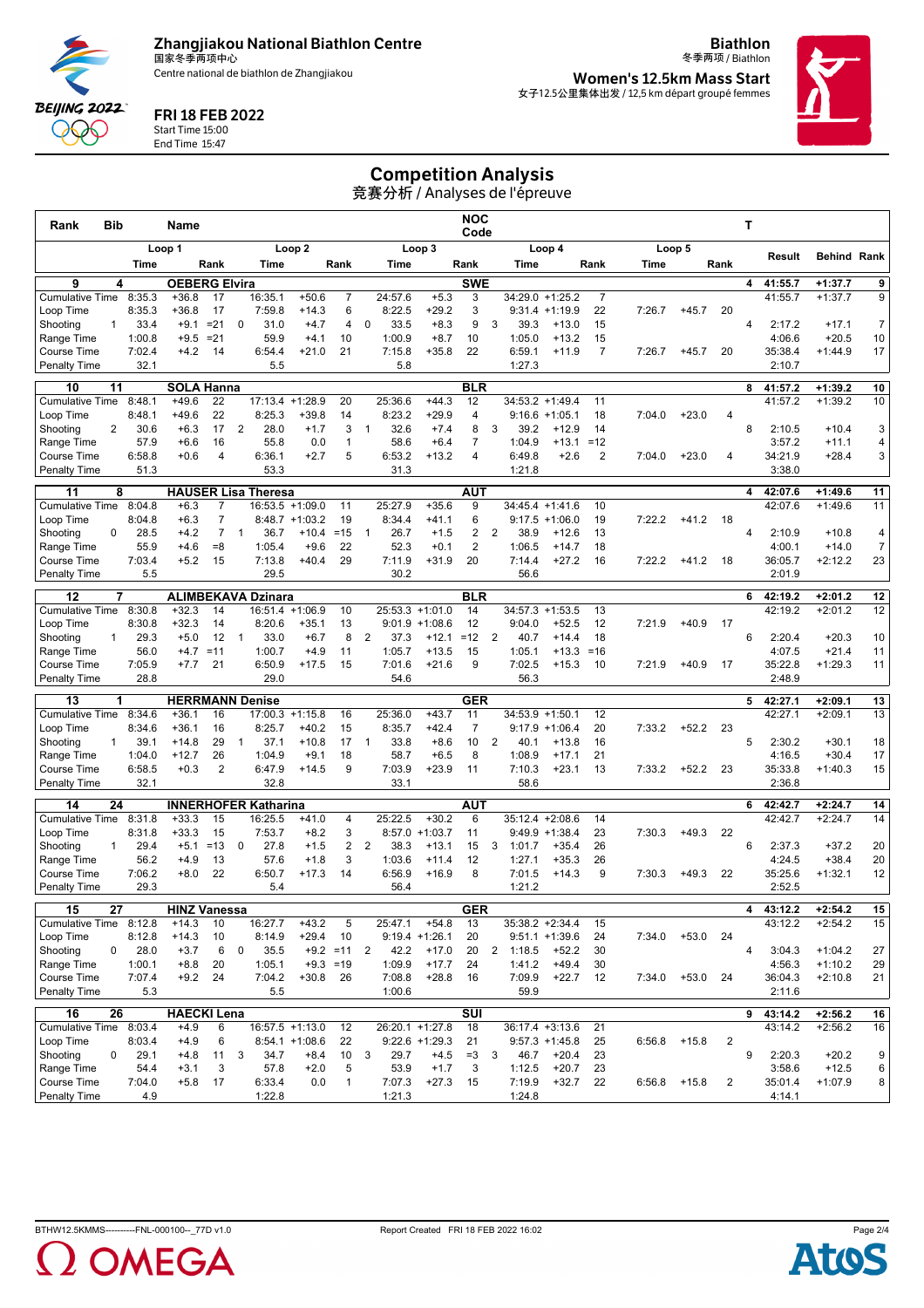**Zhangjiakou National Biathlon Centre** 国家冬季两项中心

Centre national de biathlon de Zhangjiakou

冬季两项 / Biathlon **Women's 12.5km Mass Start** 女子12.5公里集体出发 / 12,5 km départ groupé femmes

**Biathlon**



### FRI 18 FEB 2022 Start Time 15:00

**BEIJING 2022** QQQ End Time 15:47

## Competition Analysis

竞赛分析 / Analyses de l'épreuve

| Rank                                      | Bib             |                  | Name                              |              |                |                                |                      |                | <b>NOC</b><br>Code |                   |                               |                  |                |                           |                                          |                      |        | т            |                |                |                    |                        |          |  |
|-------------------------------------------|-----------------|------------------|-----------------------------------|--------------|----------------|--------------------------------|----------------------|----------------|--------------------|-------------------|-------------------------------|------------------|----------------|---------------------------|------------------------------------------|----------------------|--------|--------------|----------------|----------------|--------------------|------------------------|----------|--|
|                                           |                 |                  | Loop 1                            |              |                |                                | Loop <sub>2</sub>    |                |                    |                   | Loop 3                        |                  |                |                           | Loop 4                                   |                      |        | Loop 5       |                |                | Result             | <b>Behind Rank</b>     |          |  |
|                                           |                 | Time             |                                   | Rank         |                | Time                           |                      | Rank           |                    | Time              |                               | Rank             |                | Time                      |                                          | Rank                 | Time   |              | Rank           |                |                    |                        |          |  |
| 17                                        | 23              |                  |                                   |              |                | <b>NIGMATULLINA Uliana</b>     |                      |                |                    | 27:37.4           |                               | <b>ROC</b>       |                |                           |                                          |                      |        |              |                | 6              | 43:14.3            | $+2:56.3$              | 17       |  |
| <b>Cumulative Time</b><br>Loop Time       |                 | 9:05.3           | $+1:06.8$<br>$9:05.3 +1:06.8$     | 30<br>30     |                | 17:38.4<br>8:33.1              | $+1:53.9$<br>$+47.6$ | 25<br>16       |                    |                   | $+2:45.1$<br>$9:59.0 +2:05.7$ | 29<br>29         |                | 36:04.2<br>8:26.8         | $+3:00.4$<br>$+15.3$                     | 17<br>$\overline{2}$ | 7:10.1 | $+29.1$      | $\overline{7}$ |                | 43:14.3            | $+2:56.3$              | 17       |  |
| Shooting                                  | 2               | 32.8             | $+8.5$                            | 18           | $\mathbf{1}$   | 36.4                           | $+10.1$              | 14             | 3                  | 55.1              | $+29.9$                       | 27               | $\mathbf 0$    | 33.8                      | $+7.5$                                   | $\overline{7}$       |        |              |                | 6              | 2:38.2             | $+38.1$                | 21       |  |
| Range Time                                |                 | 1:00.8           | $+9.5$                            | $= 21$       |                | 1:02.0                         | $+6.2$               | $=12$          |                    | 1:20.4            | $+28.2$                       | 27               |                | 1:00.3                    | $+8.5$                                   | $\overline{7}$       |        |              |                |                | 4:23.5             | $+37.4$                | 19       |  |
| Course Time                               |                 | 7:08.9           | $+10.7$                           | 27           |                | 7:00.3                         | $+26.9$              | 23             |                    | 7:14.1            | $+34.1$                       | 21               |                | 7:21.3                    | $+34.1$                                  | 24                   | 7:10.1 | $+29.1$      | $\overline{7}$ |                | 35:54.7            | $+2:01.2$              | 19       |  |
| <b>Penalty Time</b>                       |                 | 55.6             |                                   |              |                | 30.8                           |                      |                |                    | 1:24.5            |                               |                  |                | 5.1                       |                                          |                      |        |              |                |                | 2:56.2             |                        |          |  |
| 18                                        | 17              |                  | <b>VOIGT Vanessa</b>              |              |                |                                |                      |                |                    |                   |                               | <b>GER</b>       |                |                           |                                          |                      |        |              |                | 6              | 43:22.7            | $+3:04.7$              | 18       |  |
| <b>Cumulative Time</b><br>Loop Time       |                 | 8:41.2<br>8:41.2 | $+42.7$<br>$+42.7$                | 20<br>20     |                | 17:34.7 +1:50.2<br>8:53.5      | $+1:08.0$            | 22<br>21       |                    | 26:59.8<br>9:25.1 | $+2:07.5$<br>$+1:31.8$        | 22<br>22         |                | 36:07.9 +3:04.1<br>9:08.1 | $+56.6$                                  | 19<br>14             | 7:14.8 | $+33.8$      | 13             |                | 43:22.7            | $+3:04.7$              | 18       |  |
| Shooting                                  | $\mathbf{1}$    | 37.8             | $+13.5$                           | 27           | $\overline{2}$ | 42.6                           | $+16.3$              | 24             | 2                  | 56.2              | $+31.0$                       | 28               | $\mathbf{1}$   | 51.0                      | $+24.7$                                  | 25                   |        |              |                | 6              | 3:07.7             | $+1:07.6$              | 29       |  |
| Range Time                                |                 | 1:05.9           | $+14.6$                           | 29           |                | 1:08.6                         | $+12.8$              | 24             |                    | 1:25.0            | $+32.8$                       | 28               |                | 1:19.3                    | $+27.5$                                  | 25                   |        |              |                |                | 4:58.8             | $+1:12.7$              | 30       |  |
| Course Time                               |                 | 7:05.4           | $+7.2$                            | 19           |                | 6:50.1                         | $+16.7$              | 13             |                    | 7:03.2            | $+23.2$                       | 10               |                | 7:18.5                    | $+31.3 = 19$                             |                      | 7:14.8 | $+33.8$      | 13             |                | 35:32.0            | $+1:38.5$              | 14       |  |
| <b>Penalty Time</b>                       |                 | 29.9             |                                   |              |                | 54.7                           |                      |                |                    | 56.9              |                               |                  |                | 30.2                      |                                          |                      |        |              |                |                | 2:51.9             |                        |          |  |
| 19                                        | 3               |                  |                                   |              |                | <b>CHEVALIER-BOUCHET Anais</b> |                      |                |                    |                   |                               | <b>FRA</b>       |                |                           |                                          |                      |        |              |                | 5              | 43:29.7            | $+3:11.7$              | 19       |  |
| <b>Cumulative Time</b>                    |                 | 8:52.8           | $+54.3$                           | 25           |                |                                | 17:01.7 +1:17.2      | 17             |                    | 26:38.7 +1:46.4   |                               | 20               |                |                           | 35:52.7 +2:48.9                          | 16                   |        |              |                |                | 43:29.7            | $+3:11.7$              | 19       |  |
| Loop Time<br>Shooting                     | 2               | 8:52.8<br>33.4   | $+54.3$<br>$+9.1$                 | 25<br>$= 21$ | 0              | 8:08.9<br>31.4                 | $+23.4$<br>$+5.1$    | 8<br>6         | 2                  | 9:37.0<br>44.2    | $+1:43.7$<br>$+19.0$          | 25<br>26         | $\overline{1}$ | 34.4                      | $9:14.0 + 1:02.5$<br>$+8.1$              | 17<br>9              | 7:37.0 | $+56.0$      | 26             | 5              | 2:23.6             | $+23.5$                | 15       |  |
| Range Time                                |                 | 57.5             | $+6.2$                            | 14           |                | 58.4                           | $+2.6$               | $\overline{7}$ |                    | 1:12.9            | $+20.7$                       | 26               |                | 1:03.0                    | $+11.2$                                  | 10                   |        |              |                |                | 4:11.8             | $+25.7$                | 14       |  |
| Course Time                               |                 | 7:00.2           | $+2.0$                            | 7            |                | 7:05.2                         | $+31.8$              | 27             |                    | 7:24.7            | $+44.7$                       | 25               |                | 7:38.3                    | $+51.1$                                  | 27                   | 7:37.0 | $+56.0$      | 26             |                | 36:45.4            | $+2:51.9$              | 27       |  |
| Penalty Time                              |                 | 55.1             |                                   |              |                | 5.3                            |                      |                |                    | 59.4              |                               |                  |                | 32.6                      |                                          |                      |        |              |                |                | 2:32.5             |                        |          |  |
| 20                                        | 30              |                  | <b>KAZAKEVICH Irina</b>           |              |                |                                |                      |                |                    |                   |                               | <b>ROC</b>       |                |                           |                                          |                      |        |              |                | $\overline{7}$ | 43:34.6            | $+3:16.6$              | 20       |  |
| <b>Cumulative Time</b>                    |                 | 8:40.7           | $+42.2$                           | 19           |                | 18:03.6 +2:19.1                |                      | 27             |                    | 27:32.1 +2:39.8   |                               | 28               |                | 36:26.3                   | $+3:22.5$                                | 24                   |        |              |                |                | 43:34.6            | $+3:16.6$              | 20       |  |
| Loop Time                                 |                 | 8:40.7           | $+42.2$                           | 19           |                |                                | $9:22.9$ +1:37.4     | 26             |                    | 9:28.5            | $+1:35.2$                     | 23               |                | 8:54.2                    | $+42.7$                                  | 6                    | 7:08.3 | $+27.3$      | 6              |                |                    |                        |          |  |
| Shooting                                  | $\mathbf{1}$    | 38.6             | $+14.3$                           | 28           | 3              | 46.2                           | $+19.9$              | 29             | 2                  | 43.4              | $+18.2$                       | 25               | $\overline{1}$ | 34.2                      | $+7.9$                                   | 8                    |        |              |                | $\overline{7}$ | 2:42.6             | $+42.5$                | 22       |  |
| Range Time<br>Course Time                 |                 | 1:03.3<br>7:07.1 | $+12.0$<br>$+8.9$                 | 25<br>23     |                | 1:11.7<br>6:48.7               | $+15.9$<br>$+15.3$   | 26<br>11       |                    | 1:08.6<br>7:20.0  | $+16.4$<br>$+40.0$            | 22<br>24         |                | 1:01.9<br>7:20.3          | $+10.1$<br>$+33.1$                       | 8<br>23              | 7:08.3 | $+27.3$      | 6              |                | 4:25.5<br>35:44.4  | $+39.4$<br>$+1:50.9$   | 21<br>18 |  |
| <b>Penalty Time</b>                       |                 | 30.3             |                                   |              |                | 1:22.5                         |                      |                |                    | 59.8              |                               |                  |                | 31.9                      |                                          |                      |        |              |                |                | 3:24.7             |                        |          |  |
| 21                                        | 16              |                  | <b>BRORSSON Mona</b>              |              |                |                                |                      |                |                    |                   |                               | <b>SWE</b>       |                |                           |                                          |                      |        |              |                | 6              | 43:37.4            | $+3:19.4$              | 21       |  |
| <b>Cumulative Time</b>                    |                 |                  | $9:01.4 +1:02.9$                  | 28           |                | 17:35.1                        | $+1:50.6$            | 23             |                    | 27:05.8           | $+2:13.5$                     | 24               |                | 36:17.9                   | $+3:14.1$                                | 22                   |        |              |                |                | 43:37.4            | $+3:19.4$              | 21       |  |
| Loop Time                                 |                 |                  | $9:01.4 +1:02.9$                  | 28           |                | 8:33.7                         | $+48.2$              | 17             |                    |                   | $9:30.7 +1:37.4$              | 24               |                |                           | $9:12.1 + 1:00.6$                        | 16                   | 7:19.5 | $+38.5 = 15$ |                |                |                    |                        |          |  |
| Shooting                                  | 2               | 36.4             | $+12.1$                           | 25           | $\mathbf{1}$   | 34.4                           | $+8.1$               | 9              | 2                  | 37.7              | $+12.5$                       | 14               | $\mathbf{1}$   | 33.6                      | $+7.3$                                   | 6                    |        |              |                | 6              | 2:22.3             | $+22.2$                | 13       |  |
| Range Time                                |                 | 1:04.5           | $+13.2$<br>$+4.0$                 | 27           |                | 59.1                           | $+3.3$               | 8              |                    | 1:03.4            | $+11.2$                       | 11               |                | 59.0                      | $+7.2$                                   | 6<br>29              |        |              |                |                | 4:06.0             | $+19.9$                | 9        |  |
| Course Time<br><b>Penalty Time</b>        |                 | 7:02.2<br>54.7   |                                   | 13           |                | 7:03.4<br>31.2                 | $+30.0$              | 25             |                    | 7:27.9<br>59.4    | $+47.9$                       | 28               |                | 7:40.7<br>32.4            | $+53.5$                                  |                      | 7:19.5 | $+38.5 = 15$ |                |                | 36:33.7<br>2:57.8  | $+2:40.2$              | 26       |  |
|                                           |                 |                  |                                   |              |                |                                |                      |                |                    |                   |                               |                  |                |                           |                                          |                      |        |              |                |                |                    |                        |          |  |
| 22<br><b>Cumulative Time</b>              | 5               | 8:53.4           | <b>WIERER Dorothea</b><br>$+54.9$ | 26           |                |                                | 17:44.0 +1:59.5      | 26             |                    | 27:00.3           | $+2:08.0$                     | <b>ITA</b><br>23 |                | 36:05.6                   | $+3:01.8$                                | 18                   |        |              |                | 8              | 43:41.0<br>43:41.0 | $+3:23.0$<br>$+3:23.0$ | 22<br>22 |  |
| Loop Time                                 |                 | 8:53.4           | $+54.9$                           | 26           |                |                                | $8:50.6 +1:05.1$     | 20             |                    |                   | $9:16.3 + 1:23.0$             | 18               |                | 9:05.3                    | $+53.8$                                  | 13                   | 7:35.4 | $+54.4$      | 25             |                |                    |                        |          |  |
| Shooting                                  | 2               | 28.7             | $+4.4$                            | 8            | $\overline{2}$ | 38.0                           | $+11.7$              | 21             | $\overline{2}$     | 42.6              | $+17.4$                       | $= 21$           | 2              | 26.3                      | 0.0                                      | $\mathbf{1}$         |        |              |                | 8              | 2:15.7             | $+15.6$                | 6        |  |
| Range Time                                |                 | 54.7             | $+3.4$                            | 4            |                | 1:02.6                         | $+6.8$               | 14             |                    | 1:08.7            | $+16.5$                       | 23               |                | 51.8                      | 0.0                                      | $\overline{1}$       |        |              |                |                | 3:57.8             | $+11.7$                | 5        |  |
| Course Time<br><b>Penalty Time</b>        |                 | 7:03.9<br>54.7   | $+5.7$                            | 16           |                | 6:52.5<br>55.5                 | $+19.1$              | 18             |                    | 7:10.7<br>56.8    | $+30.7$                       | 19               |                | 7:17.2<br>56.2            | $+30.0$                                  | 18                   | 7:35.4 | $+54.4$      | 25             |                | 35:59.7<br>3:43.4  | $+2:06.2$              | 20       |  |
|                                           |                 |                  |                                   |              |                |                                |                      |                |                    |                   |                               |                  |                |                           |                                          |                      |        |              |                |                |                    |                        |          |  |
| $\overline{23}$<br>Cumulative Time 8:29.8 | $\overline{29}$ |                  | <b>IRWIN Deedra</b><br>$+31.3$    | 13           |                |                                | 18:23.1 +2:38.6      | 28             |                    | 27:25.6 +2:33.3   |                               | <b>USA</b><br>27 |                |                           | $36:22.6 + 3:18.8$                       | 23                   |        |              |                | 6              | 43:42.1<br>43:42.1 | $+3:24.1$<br>$+3:24.1$ | 23<br>23 |  |
| Loop Time                                 |                 | 8:29.8           | $+31.3$                           | 13           |                |                                | $9:53.3 +2:07.8$     | 30             |                    |                   | $9:02.5 +1:09.2$              | 14               |                | 8:57.0                    | $+45.5$                                  | 9                    | 7:19.5 | $+38.5 = 15$ |                |                |                    |                        |          |  |
| Shooting                                  | 1               | 27.9             | $+3.6$                            | 5            | 3              | 1:01.2                         | $+34.9$              | 30             | $\overline{1}$     | 43.0              | $+17.8$                       | 24               | $\overline{1}$ | 40.2                      | $+13.9$                                  | 17                   |        |              |                | 6              | 2:52.5             | $+52.4$                | 23       |  |
| Range Time                                |                 | 55.9             | $+4.6$                            | $= 8$        |                | 1:29.8                         | $+34.0$              | 30             |                    | 1:07.0            | $+14.8$                       | 18               |                | 1:07.4                    | $+15.6$                                  | 20                   |        |              |                |                | 4:40.1             | $+54.0$                | 24       |  |
| Course Time                               |                 | 7:04.2           | $+6.0$                            | 18           |                | 6:57.5                         | $+24.1$              | 22             |                    | 7:24.8            | $+44.8$                       | 26               |                | 7:18.5                    | $+31.3 = 19$                             |                      | 7:19.5 | $+38.5 = 15$ |                |                | 36:04.5            | $+2:11.0$              | 22       |  |
| <b>Penalty Time</b>                       |                 | 29.6             |                                   |              |                | 1:26.0                         |                      |                |                    | 30.7              |                               |                  |                | 31.1                      |                                          |                      |        |              |                |                | 2:57.6             |                        |          |  |
| 24                                        | $\overline{18}$ |                  | <b>PERSSON Linn</b>               |              |                |                                |                      |                |                    |                   |                               | <b>SWE</b>       |                |                           |                                          |                      |        |              |                | 8              | 43:46.6            | $+3:28.6$              | 24       |  |
| Cumulative Time<br>Loop Time              |                 | 8:02.6<br>8:02.6 | $+4.1$<br>$+4.1$                  | 5<br>5       |                | 16:42.6<br>8:40.0              | $+58.1$<br>$+54.5$   | 8<br>18        |                    | 26:24.5 +1:32.2   | $9:41.9 +1:48.6$              | 19<br>26         |                |                           | $36:36.2 + 3:32.4$<br>$10:11.7 + 2:00.2$ | 26<br>27             | 7:10.4 | $+29.4$      | 8              |                | 43:46.6            | $+3:28.6$              | 24       |  |
| Shooting                                  | 0               | 29.5             | $+5.2$                            | 15           | $\overline{2}$ | 43.2                           | $+16.9$              | 25             | 3                  | 42.6              | $+17.4 = 21$                  |                  |                | $3 \quad 1:04.3$          | $+38.0$                                  | 27                   |        |              |                | 8              | 2:59.7             | $+59.6$                | 26       |  |
| Range Time                                |                 | 55.9             | $+4.6$                            | $=8$         |                | 1:09.3                         | $+13.5$              | 25             |                    | 1:11.3            | $+19.1$                       | 25               |                | 1:35.4                    | $+43.6$                                  | 28                   |        |              |                |                | 4:51.9             | $+1:05.8$              | 28       |  |
| Course Time                               |                 | 7:02.0           | $+3.8$                            | 12           |                | 6:33.5                         | $+0.1$               | 2              |                    | 7:09.1            | $+29.1$                       | 18               |                | 7:15.7                    | $+28.5$                                  | 17                   | 7:10.4 | $+29.4$      | 8              |                | 35:10.7            | $+1:17.2$              | 9        |  |
| Penalty Time                              |                 | 4.7              |                                   |              |                | 57.2                           |                      |                |                    | 1:21.4            |                               |                  |                | 1:20.5                    |                                          |                      |        |              |                |                | 3:43.9             |                        |          |  |